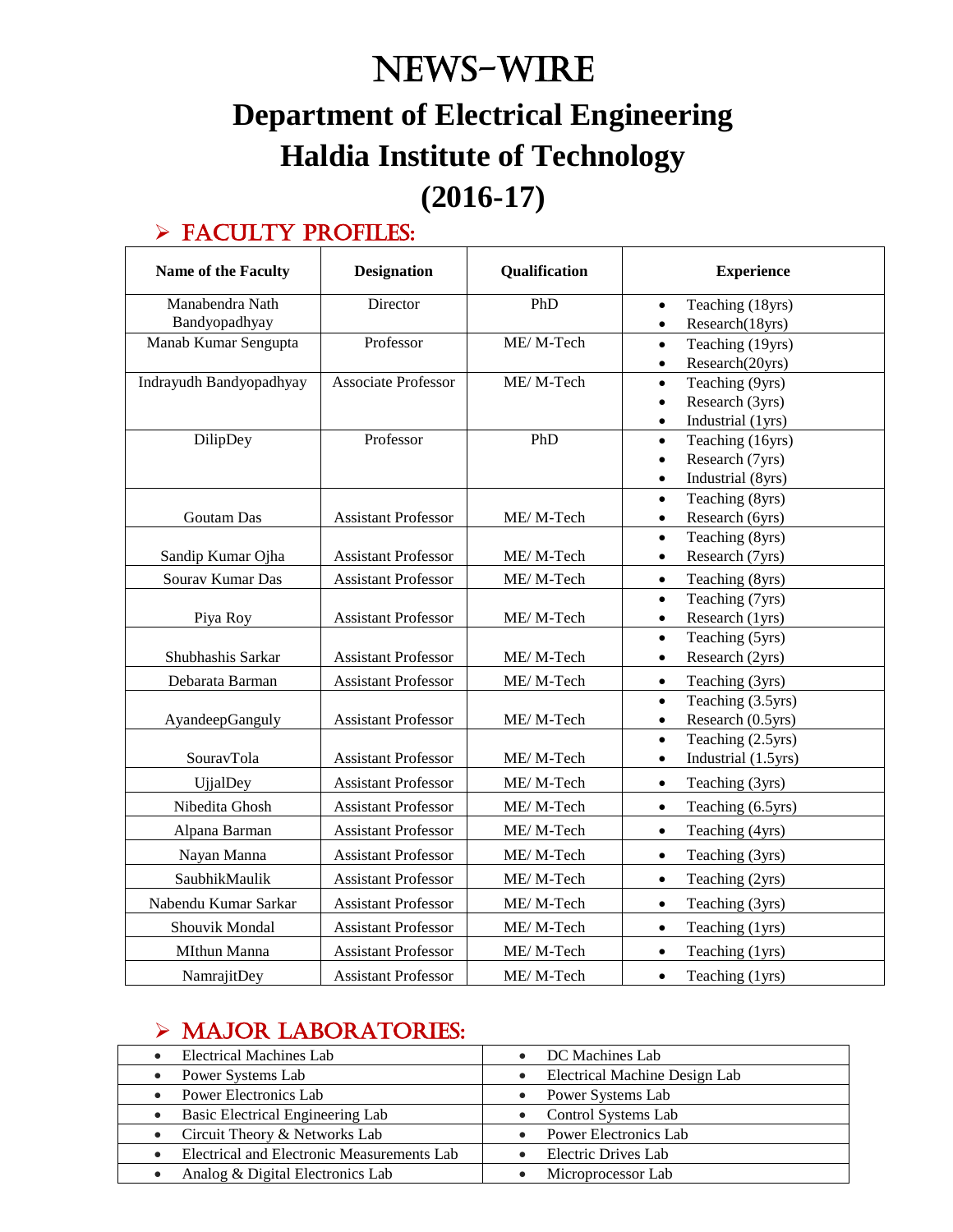• AC Machines Lab **Power System Protection Lab** 



- **Department has one professional society (student chapter) "Institute of Electrical and Electronics Engineers (IEEE)".**
- **The events organised under the banner of IEEE student branch HIT:**

#### **Year:2017**

| Sl. No. | <b>Name of the Events</b>                | Date                          | <b>Resource Persons</b>   |
|---------|------------------------------------------|-------------------------------|---------------------------|
|         | Armageddon (ROBOWAR)<br><b>ROBO RACE</b> | 28 to 29 <sup>th</sup> April  | 3rd Year Students of IEEE |
| 2       | <b>AUTONOMOUS</b><br>ROBOTICS.           | $3$ to $6th$ April            | 3rd Year Students of IEEE |
| 3       | <b>MATLAB</b>                            | 19 to 20 <sup>th</sup> August | Faculties of EE dept. HIT |
| 4       | <b>PSPICE</b>                            | 26 to 27 <sup>th</sup> August | Faculties of EE dept. HIT |

### **Year: 2016**

| Sl. No.        | Name of the Events                                            | <b>Date</b>                                 | <b>Resource Persons</b>                           |
|----------------|---------------------------------------------------------------|---------------------------------------------|---------------------------------------------------|
| 1              | <b>HOW TO CRACK INTERVIEW</b>                                 | 3 <sup>rd</sup> February                    | Sourav Kumar Roy<br>Manager Tata Steel Jamshedpur |
| $\overline{2}$ | <b>CAREER OPPORTUNITIES IN</b><br><b>ENGG</b>                 | $4th$ March                                 | Director Made Easy Kolkata                        |
| 3              | <b>BIPED ROBOTICS</b>                                         | $5th$ & $6th$ March                         | Skill Rex (Mr. Tapan Kumar)                       |
| $\overline{4}$ | <b>PCB DESIGNING</b>                                          | 2 <sup>nd</sup> and 3 <sup>rd</sup> April   | Skill Rex (Mr. Tapan Kumar)                       |
| 5              | Vehicle Dynamics and Design                                   | 16 <sup>th</sup> and 17 <sup>th</sup> April | <b>Bharat Auto Solutions</b>                      |
| 6              | Workshop on ROBOTICS                                          | 20 <sup>th</sup> APRIL                      | Final Year Students of IEEE SB                    |
| 7              | Armageddon (ROBOWAR)                                          | 25 <sup>th</sup> and 27 <sup>th</sup> APRIL | Final Year Students of IEEE SB                    |
| 8              | <b>PSPICE</b>                                                 | $8th$ to $11th$ AUG.                        | Faculties of EE Dept HIT                          |
| 9              | <b>MATLAB</b>                                                 | $29th$ AUG. $-1st$ SEPT.                    | Faculties of EE Dept HIT                          |
| 10             | <b>AUTONOMOUS ROBOTICS</b><br>at. ST THOMAS INST. Of<br>TECH. | $3^{\text{rd}}$ -4 <sup>th</sup> OCT.       | Final Year Students of IEEE SB                    |
| 11             | <b>VIRTUAL LAB</b>                                            | 28 <sup>th</sup> OCT.                       | Prof. Alok Kanti Deb, IIT KGP                     |
| 12             | <b>MANUAL ROBOTICS</b>                                        | 8 <sup>th</sup> NOV to 15 <sup>th</sup> NOV | Final Year Students of IEEE SB                    |
| 13             | Compétition on MANUAL<br><b>ROBOTICS</b>                      | $16^{th}$ -17 <sup>th</sup> NOV.            | Final Year Students of IEEE SB                    |

### $>$  STUDENT ACHIEVEMENTS: **PUBLICATION**

#### **JOURNAL PAPER PUBLICATION**

1. **A.Mukherjee, S.Mondal, A.Ganguly**, "Modeling and simulation of perturbation and observation MPPT algorithm for photovoltaic applications", in International Journal for Modern Trends in Science and TechnologyVolume: 02, Issue No: 12, December 2016.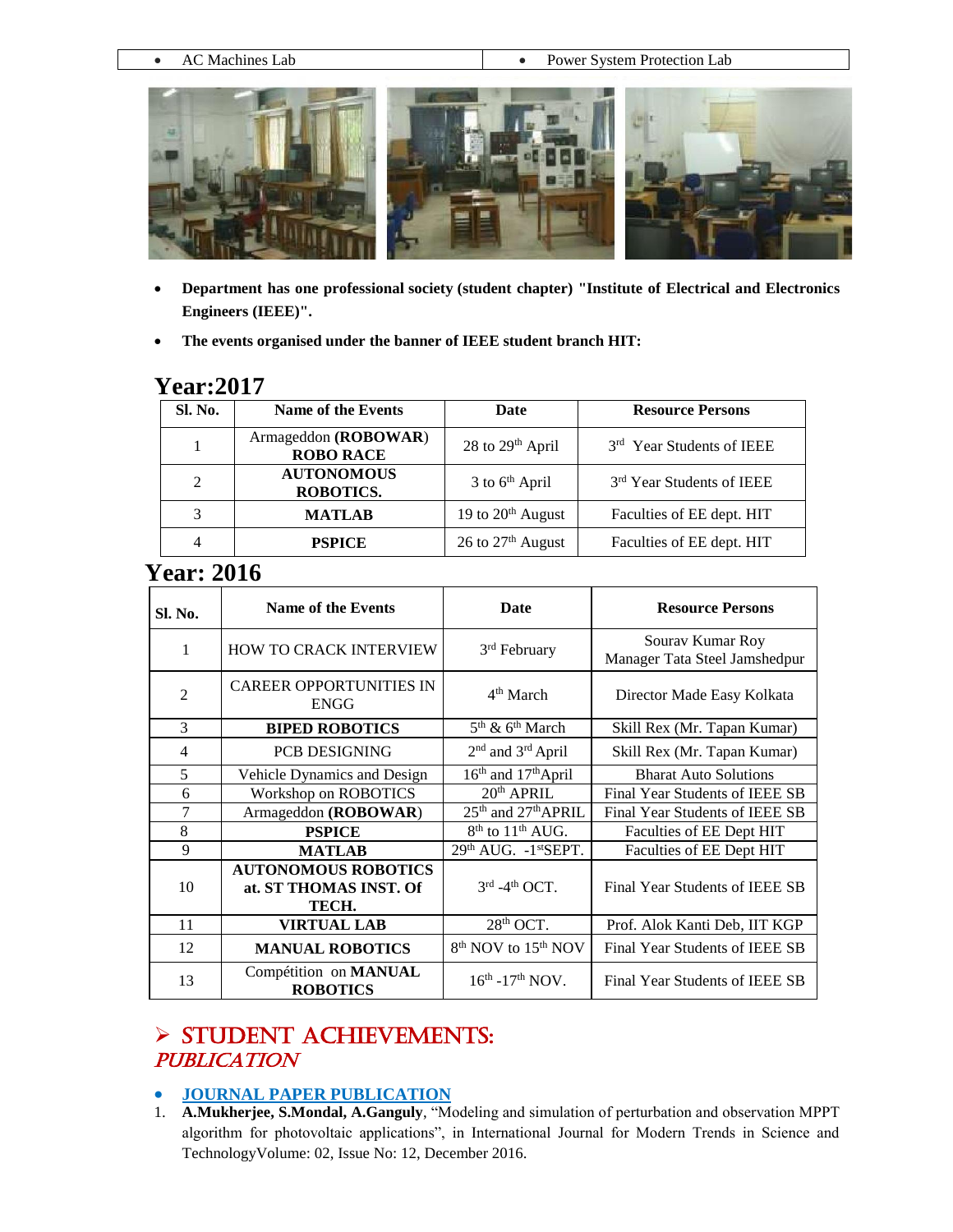#### **CONFERENCE PAPER PUBLICATION**

- 1. **S.Tola, A.Ganguly, U.Dey, Megha, S. Mukherjee, A.K. Das, T. Dey, I. Mondal, S. Mondal,** "Design and Simulation of a Power Factor Corrected Boost Converter", Third International Conference on Foundations & Frontiers in Computer, Communication & Electrical Engineering-2016 (C2E2-2016), 15- 16th Jan 2016.
- 2. **S. K. Ojha, P. Purkait, Anchit Kumar, Asif Sultan, IndrajeetKumar,Jayant Kumar Singh and Satyam** "Studies on Frequency Domain Spectroscopy of Transformer Insulation Considering Distributed Relaxation Process", Paper submitted to 3<sup>rd</sup> International Conference on Foundation and Frontiers in Computer, Communication and Electrical Engineering (C2E2 2016), Mankundu, India, January,2016

### PRATICIPATION AND AWARD OWN INTRA COLLEGE **COMPETITIONS**

- **INTRA COLLEGE:**
- 1. **Mr. SupriyoSamanta and Mr.Sk. Naium Ali** of 2<sup>nd</sup> year B-Tech (EE) securing 2<sup>nd</sup> position in the event "Yantriki Track-o-Bot" of "Prayukti 2017" held from 24<sup>th</sup> -26<sup>th</sup> April, 2017.
- 2. Mr. SkNaium Ali of 2<sup>nd</sup> year B-Tech (EE) securing 1<sup>st</sup> position in the event "Manual Robotics" organized by IEEE HIT Student Branch during  $8<sup>th</sup> - 17<sup>th</sup>$  November, 2016.
- 3. **Mr.Sk. Naium Ali** of 2nd year B-Tech (EE) securing 2nd position in the event "ARMAGEDDON 3.0" organized by IEEE HIT Student Branch during  $4<sup>th</sup>$  to  $5<sup>th</sup>$  March, 2017.
- 4. Mr.Ankit Kumar of 1<sup>st</sup> year B-Tech (EE) securing 10<sup>th</sup> position in the event "KREATIONZ (Poster Making Contest)" for the theme " Engineering Student's Life" at TELOS 2016 (Online Technical Festival of MYWBUT.COM)
- 5. **Ms. SweetyKumari**of 2nd year B-Tech (EE) securing 3rd position in the event JAVELIN (GIRLS) organized by Haldia Institute of Technology held in the academic session 2016-2017.
- 6. **Ms. SweetyKumari**of 2nd year B-Tech (EE) was winner of the event BASKETBALL organized by Haldia Institute of Technology held in the academic session 2016-2017.

| <b>Department</b> | <b>Year of Graduation</b> | <b>Name</b>          | GATE/<br><b>CAT/GRE/IBPS</b> |
|-------------------|---------------------------|----------------------|------------------------------|
| EE                | 2017                      | Abhishek Kumar       | <b>GATE</b>                  |
| EE                | 2017                      | Abhrodeep Chanda     | <b>GATE</b>                  |
| EE                | 2017                      | <b>Biplab Mondal</b> | <b>GATE</b>                  |
| EE                | 2017                      | Biswajit Rawani      | <b>GATE</b>                  |
| EE                | 2017                      | Brahmananda Mahato   | <b>GATE</b>                  |
| EE                | 2017                      | Dharamdeo Kumar      | <b>GATE</b>                  |
| EE                | 2017                      | Keshri Kishore       | <b>GATE</b>                  |
| EE                | 2017                      | Kishan Kumar         | <b>GATE</b>                  |
| EE                | 2017                      | Mukesh Kumar         | <b>GATE</b>                  |
| EE                | 2017                      | Mukesh Kumar         | <b>GATE</b>                  |
| EE                | 2017                      | <b>Nishant Singh</b> | <b>GATE</b>                  |
| EE                | 2017                      | Prem Jeet Anand      | <b>GATE</b>                  |
| EE                | 2017                      | Purnima Modak        | <b>GATE</b>                  |
| EE                | 2017                      | Rahul Sarkar         | <b>GATE</b>                  |
| EE                | 2017                      | Rajkumar Bag         | <b>GATE</b>                  |
| EE                | 2017                      | Ravesh Kumar         | <b>GATE</b>                  |
| EE                | 2017                      | Rakhi Kumari         | <b>GATE</b>                  |

### STUDENTS OPTED FOR HIGHER STUDIES